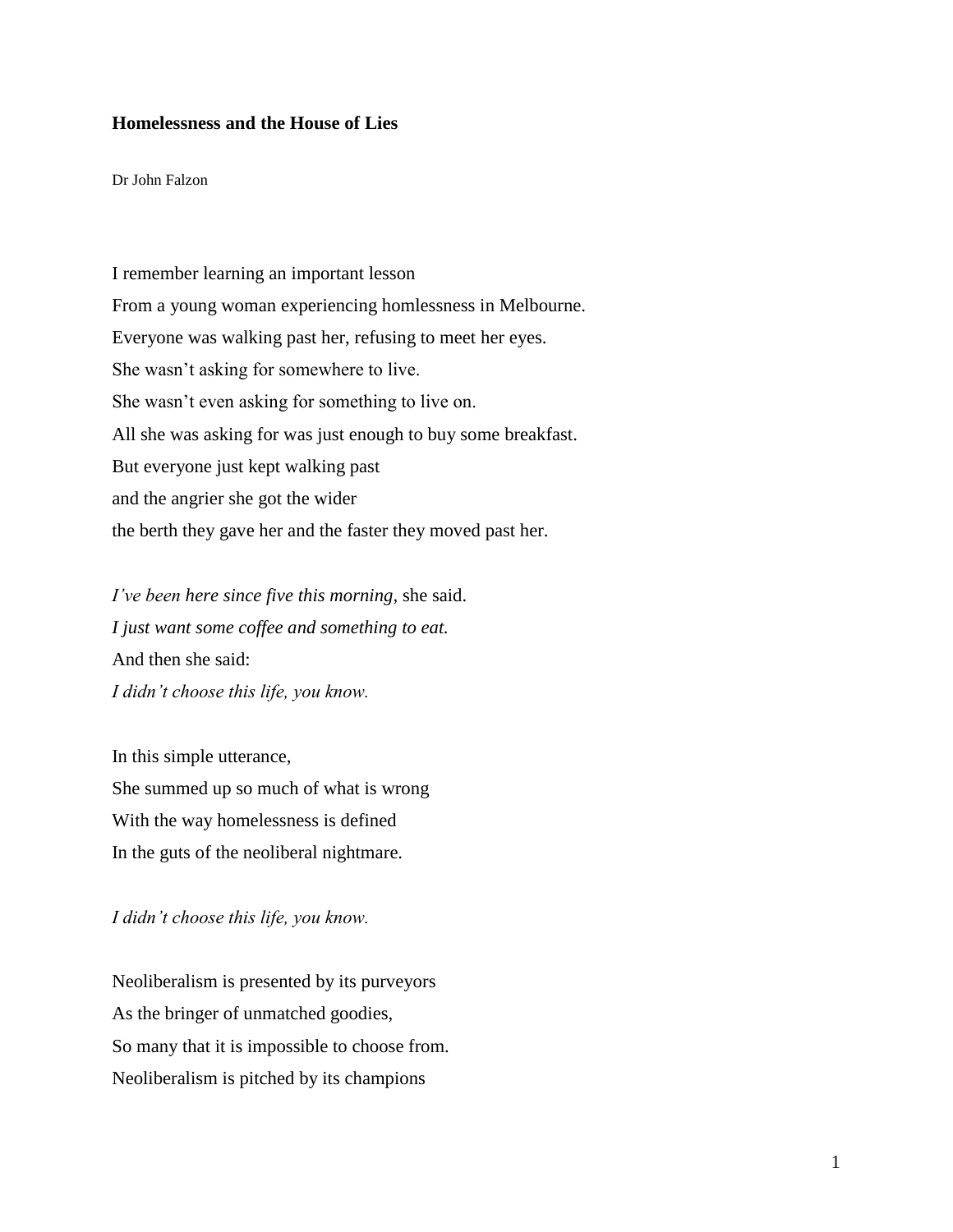As the defender of freedom, Especially this sacred freedom to choose From amongst all these goodies.

It is sold, not as a political programme Or an economic policy. It is sold as the only way of being, The only way of being alive, The only way of being part of the team, And it goes without saying, paraphrasing the prime minister How good is it to be part of the team!

Neoliberalism is sold, in short, as a solution to the problems it causes. It's not so much that it asks you to sell your soul Because it does not rate your soul so highly. It does something far more destructive to your humanity. More lasting and more lingering. Neoliberalism sells you A soul.

The price you pay Is one of religious devotion to the economy, Which is code for the interests of those In whose hands lie the bulk of the concentrated wealth And hence the concentrated power.

Our problem, therefore, lies in the displacement of democracy By this neoliberal notion of the economy, A notion that actually veils the concrete economic conditions That are not of our choosing But that are by no means inevitable.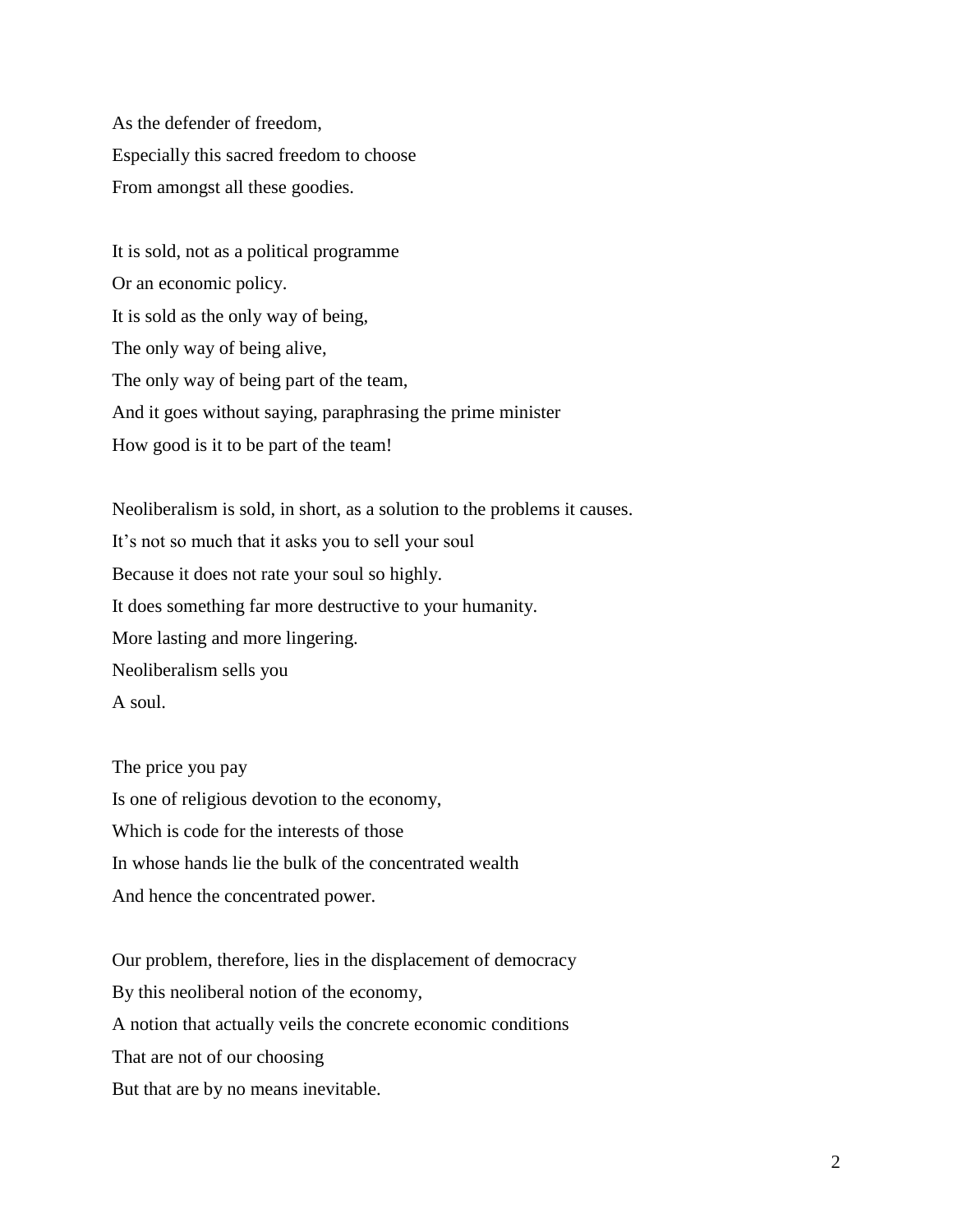## As the Italian theorist Domenico Losurdo puts it: *Democracy cannot be defined by extracting the fate of the excluded.*

Democracy, in the neoliberal playbook, ceases to matter, Except when invoked in the actual battle against The broadest possible social, economic, cultural, industrial and political democracy.

As democracy is displaced Markets matter, Profits matter, But people, Except where they are of use as consumers and disposable human capital, Do not matter.

This means accepting the ravages of unemployment, underemployment, The housing crisis, wage stagnation, The stripping of workers' rights through the smashing of unions, The ripping-up of the social security system To such a degree that it evolves into a social insecurity system, The selling off, the shutting down, the running down, the privatisation, corporatisation, and marketisation of the public sphere. It means accepting the wisdom that cutting taxes for corporations and high wealth individuals Is good for everyone Even as social expenditure is reduced And even though it is patently clear That the wealth is never going to trickle down.

As political theorist, Wendy Brown, explains: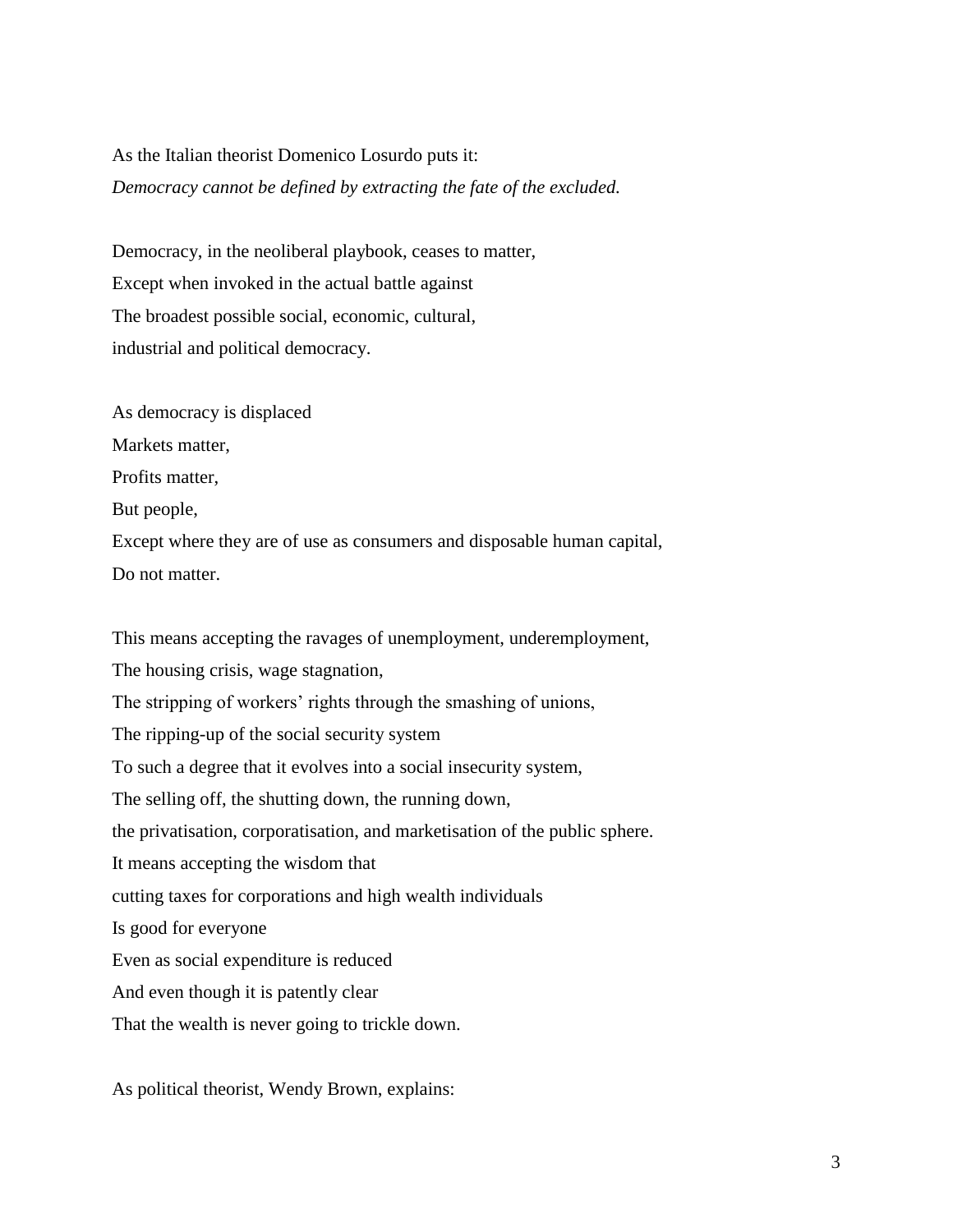*Neoliberalism...is best understood… as a governing rationality that disseminates market values and metrics to every sphere of life... Neoliberalism thus does not merely privatise… what was formerly publicly supported and valued.* 

*Rather, it formulates everything, everywhere, in terms of capital investment and appreciation, including and especially humans themselves.* 

In this house of lies, Which trumpets choice Whilst actually restricting choice, When it comes to the essentials of life, It is little wonder that the young woman experiencing homelessness Should need to speak the simple truth That drowns out the lies told about her: *I didn't choose this life, you know.* 

If she is insecurely employed, If a chunk of her wages are systematically stolen, The dominant discourse assures her It is because this is what she has chosen.

If she is locked out of the labour market And locked into unemployment, If she is locked out from the housing market And locked into homelessness, It is because this is what she has chosen.

If she is eventually sucked into the vortex of incarceration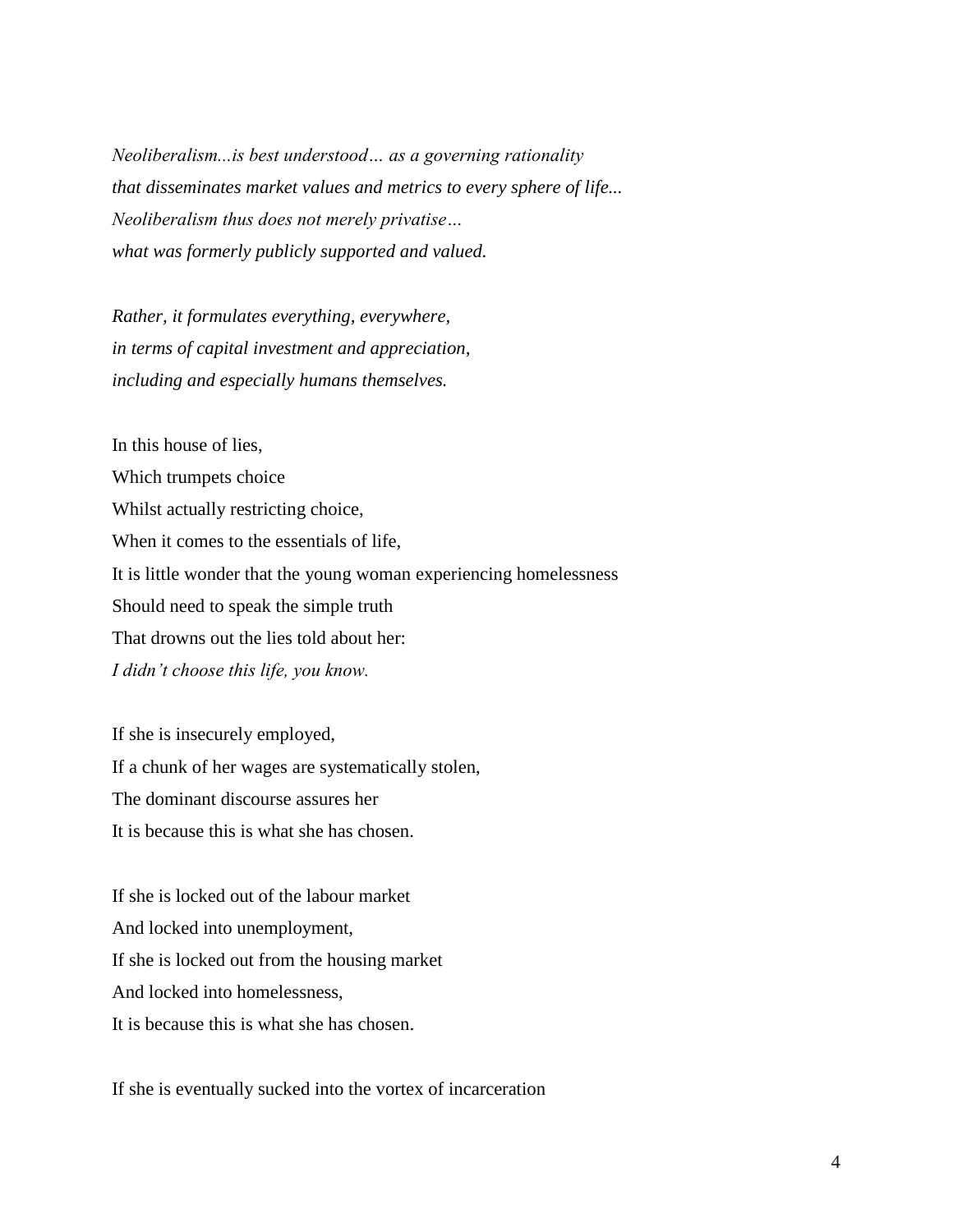Which comes with the pathologisation and criminalisation of poverty, Despite the fact that, as Angela Davis writes, *Prisons do not disappear problems. Prisons disappear human beings.* It is because this is what she has chosen.

But nobody chooses this.

And nobody chooses the life That neoliberalism has carved out for us Except the few to whom its untold benefits accrue.

And yet, in the neoliberal narrative, She is the problem. She is the problem of her own making. The absurd proposition is that She made her own absence of a bed And so she has to lie in it.

Before we even talk about homelessness as a problem, Let alone the people experiencing homelessness as the problem, We need to ask: What is a problem? The word, of course, has its origins in the ancient Greek, *pro-ballein*, *to throw before.*

How we see a problem All boils down to who defines the problem, Who throws it before us, And who it is thrown before.

I think you will agree that in neoliberal discourse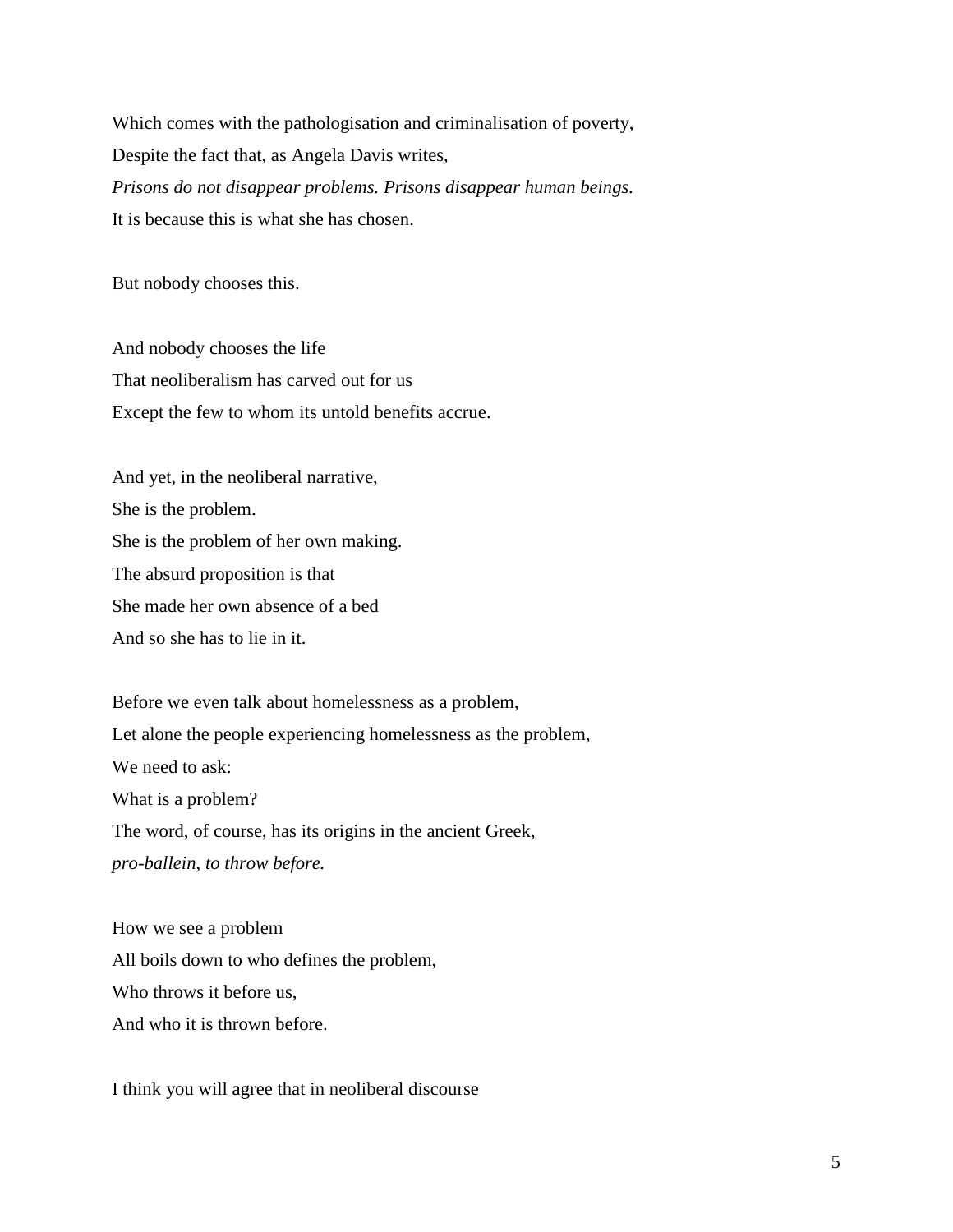Homelessness is not defined by the people who know the most about it, The people experiencing homelessness themselves. And furthermore, it is not only thrown down By people who are not experiencing and who have never experienced homelessness. It is thrown before people who have never experienced homelessness.

If you keep on accumulating lies, whether or not they are intentional, about who or what the problem is, you do not end up building a more equitable society in which housing is enjoyed by all as a human right instead of by some as a speculative sport. Instead, you end up building extensions on the house of lies.

At best, people experiencing homelessness Are told that what they need is tough love, Which supposedly lies somewhere between correction and coercion. At worst, they are told that they have only themselves to blame and that virtually any assistance will only harm their chances of getting up and standing on their own two feet, fixing the mess they have gotten themselves into. Witness the recent renewed attacks on unemployed workers as the federal government continues to resist the calls for a desperately needed increase to Newstart.

Let's also take the recent comments on homelessness By Federal Assistant Minister Howarth on Radio National: *I want to put a positive spin on it as well* He said, *and not just say Australia's in a housing crisis*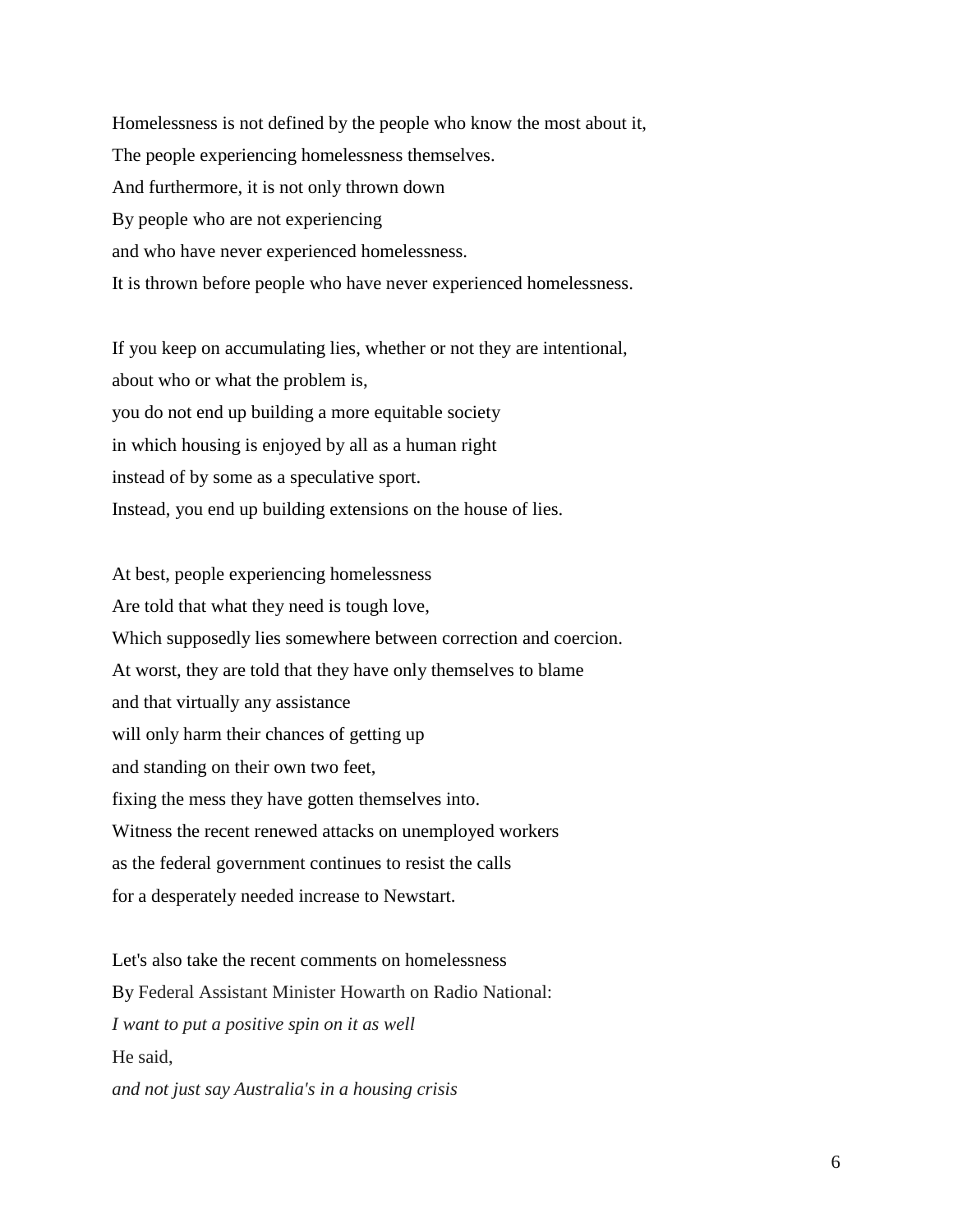*when it affects a very, very small percentage of the population.*

When you define a problem you also get to define its solution, based on how you define its parameters.

The Minister had some interesting things to say about how he defined the problem in this case: *There are a number of areas and I'll be focusing on all of them, but I think people on the street is important because that's what Australians see if they're in a capital city. They can see people on the street - they want something done about that.*

It is a common trope that sees homelessness in terms of its visibility and the discomfort that "people on the street" cause for "Australians" (the "us" he is talking to). In other words, "we" are being subjected to the problematic spectacle of homelessness. People experiencing homelessness are themselves defined as "our" problem. The solution, according to this discourse, lies not in addressing the causes of homelessness, and certainly not in providing the socio-political space for the people experiencing homelessness to define what the real problem is. Rather, the solution lies in lessening its visibility, clearing the streets of people who are made to feel residual and removable, Because they have, according to this rationality, chosen a terrible life. What Australia needs, in this ideological fantasy, is not the provision of housing but the consignment of the condemned to the house of lies.

The great poet and theorist, Audre Lorde reminds us that *"There is no such thing as a single-issue struggle*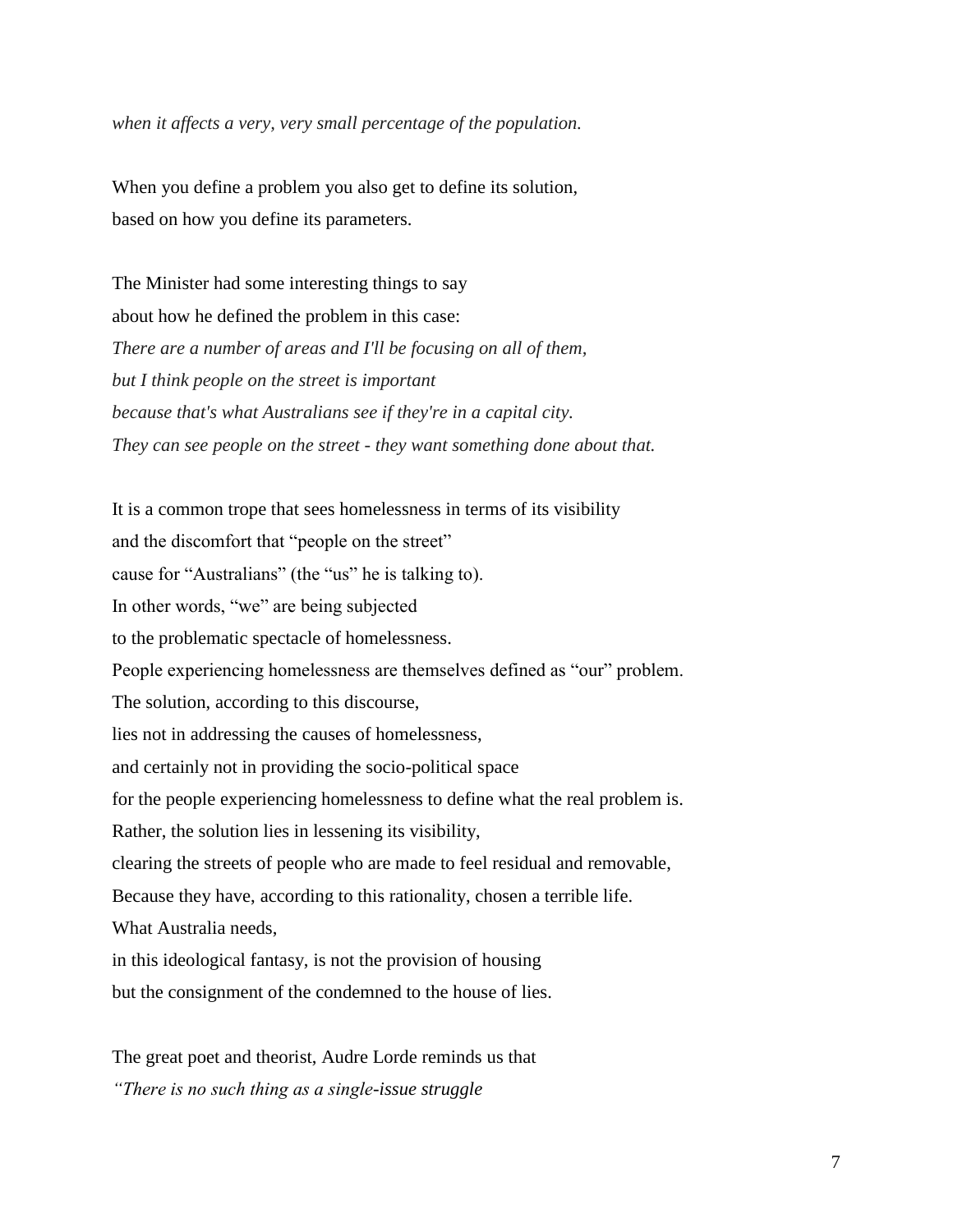## *because we do not live single-issue lives….*

Our battles, therefore, are inseparable.

And yet just as unity in diversity is the greatest weapon of the oppressed, Division through demonisation is the highly effective weapon of the oppressor.

Homelessness is a symptom of the deep inequality We appear to be growing accustomed to.

You can get used to anything, But the more we get used to inequality The more divided we become And the more we lose of our collective soul, The more we lose of the public sphere Which the champions of inequality hate so much Precisely because it reeks to them of democracy. *'What is neoliberalism?*' asks French sociologist Pierre Bourdieu. *'It is a programme for destroying collective structures which may impede the pure market logic.'* 

The very fact that homelessness is hived off as if it were a separate category of human existence, As if it were outside the norms of market attachment Is testimony to the effectiveness of this tactic.

Of course it is necessary to study and analyse the concrete conditions Which give rise to, and characterise, the experience of homelessness. But these conditions are manifold and profoundly interconnected, And, while they intersect in unique ways in every personal narrative, It is easy to fall into the trap set out by the dominant discourse when we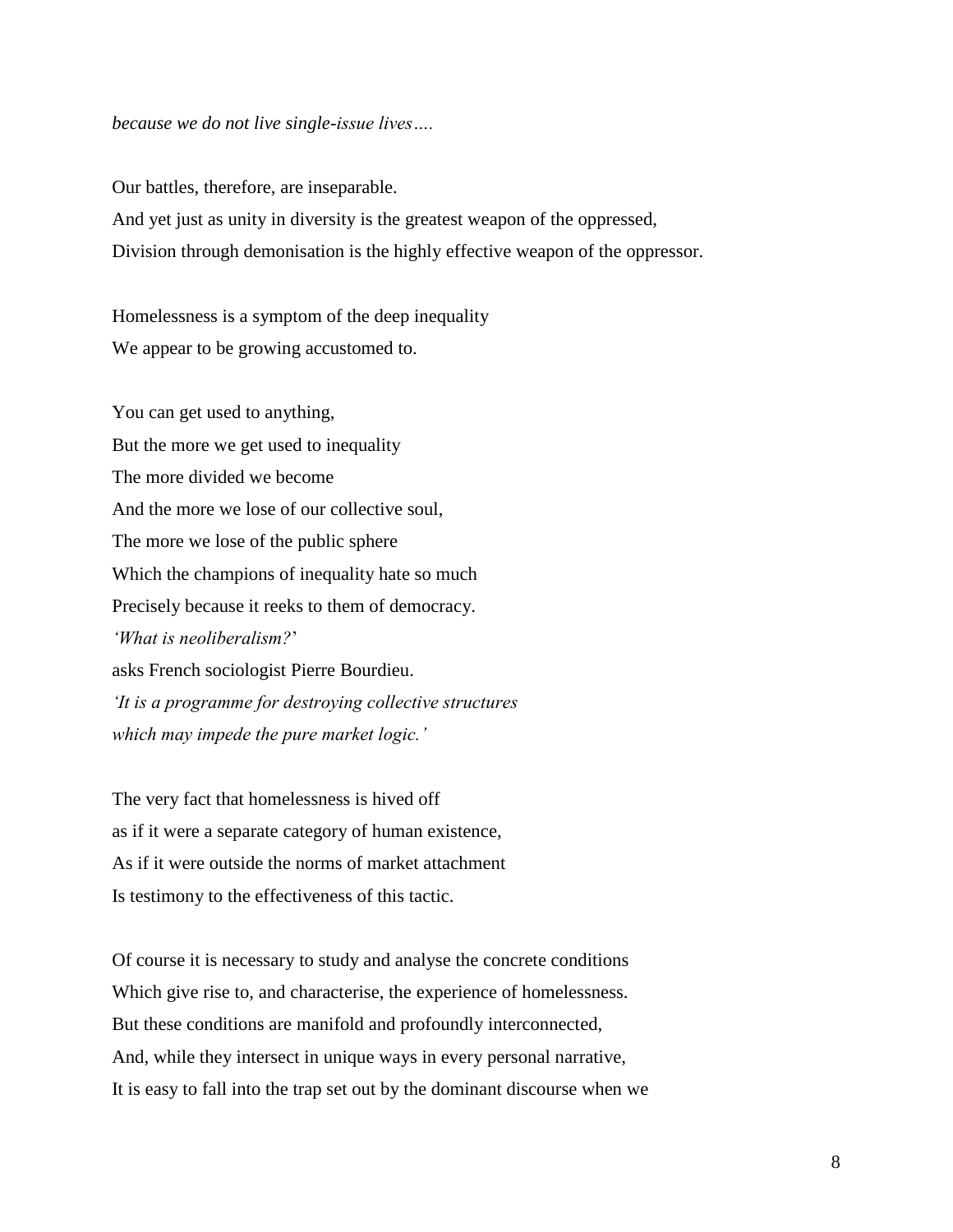Attribute these conditions to the person experiencing them, As if they had brought them into the world And as if, through a metonymic sleight of hand, They embodied all that they had come into contact with, All that social and economic insecurity We fear,

All the trauma That terrifies us As it touches us Or dances around us.

For, yes, homelessness is a trauma. It is, as per its original meaning, A wound.

And we can only, in John Berger's beautiful formulation, *Speak to the immediate wound,* When we understand it to be, not only a personal wound, But a social wound, Or, as in the revolutionary insight of the feminist movement, When we accept, That *the personal is political.*

Being displaced, being devalued, being residualised and relegated, Are experiences that come together in the phenomenon of homelessness

Homelessness does not occur in a socio-political vacuum. It is a trend that has deep roots in the realities of class, gender, race, disability, age, sexuality, and all the manifestations of exclusion and control.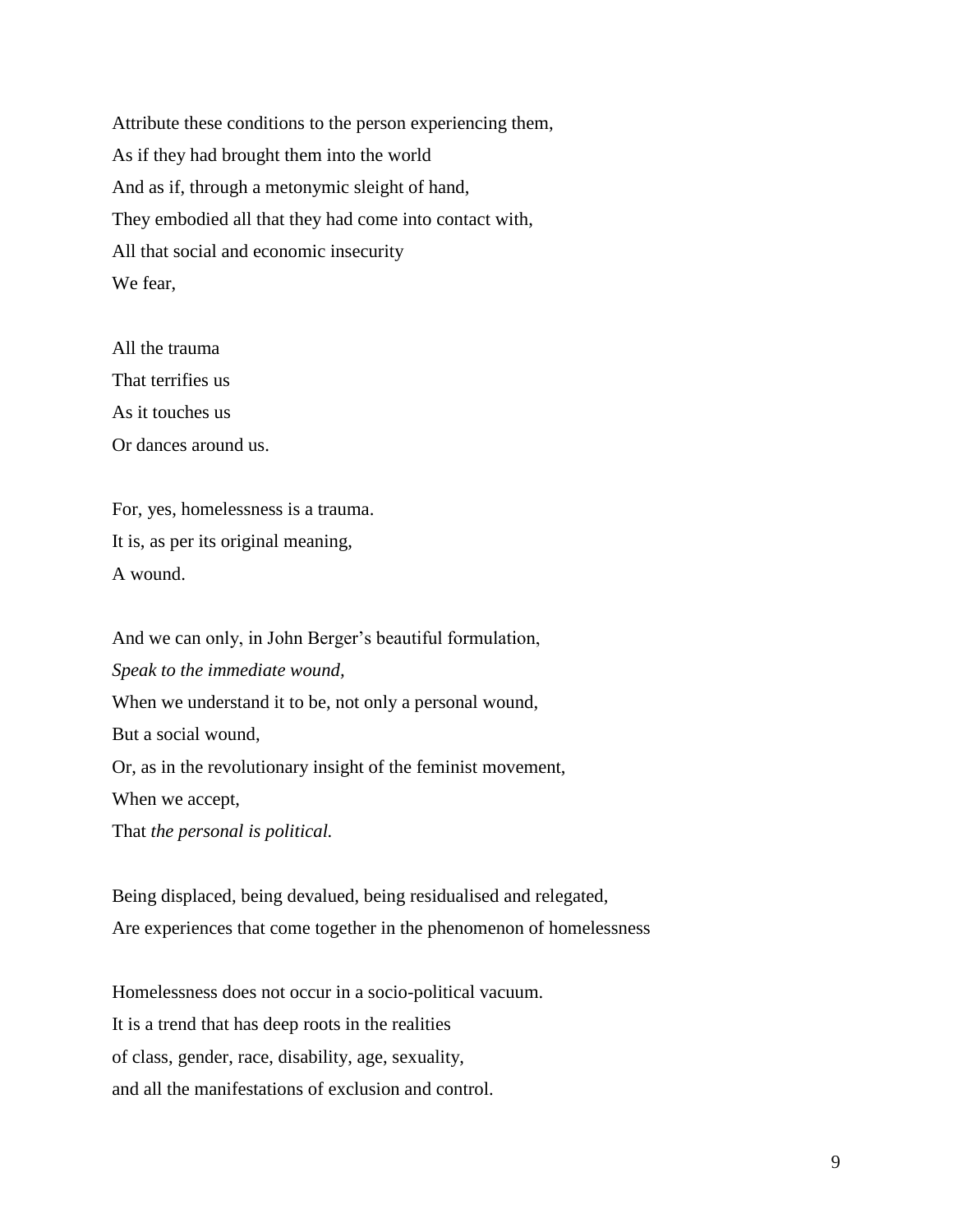It happens against a triple backdrop of colonisation With its dispossession, exclusion and accelerated incarceration Of First Nations Peoples,

## Patriarchy,

With its cultural, institutional and economic apparatus of Violence towards, and relegation of, women, And neoliberal capitalism, With its financialisation of the housing market, And devaluation of people who need a place to call home.

If we are to speak to the social wound of homelessness We must doggedly resist Its fictitious separation from these cumulative trajectories.

It is not poverty that causes homelessness. It's wealth, especially speculative wealth concentrated in the hands of the few, constraining the choices of the many.

AHURI estimates that Australia needs 727,300 new social housing properties over the next 20 years to meet the current shortfall and address rising need.

The neoliberal myth is that the market is the guaranteed vehicle for the delivery of choice. As evidenced in Finland, the only country in Europe in which homelessness declined over the past decade, It is the role of government to deliver what the market cannot,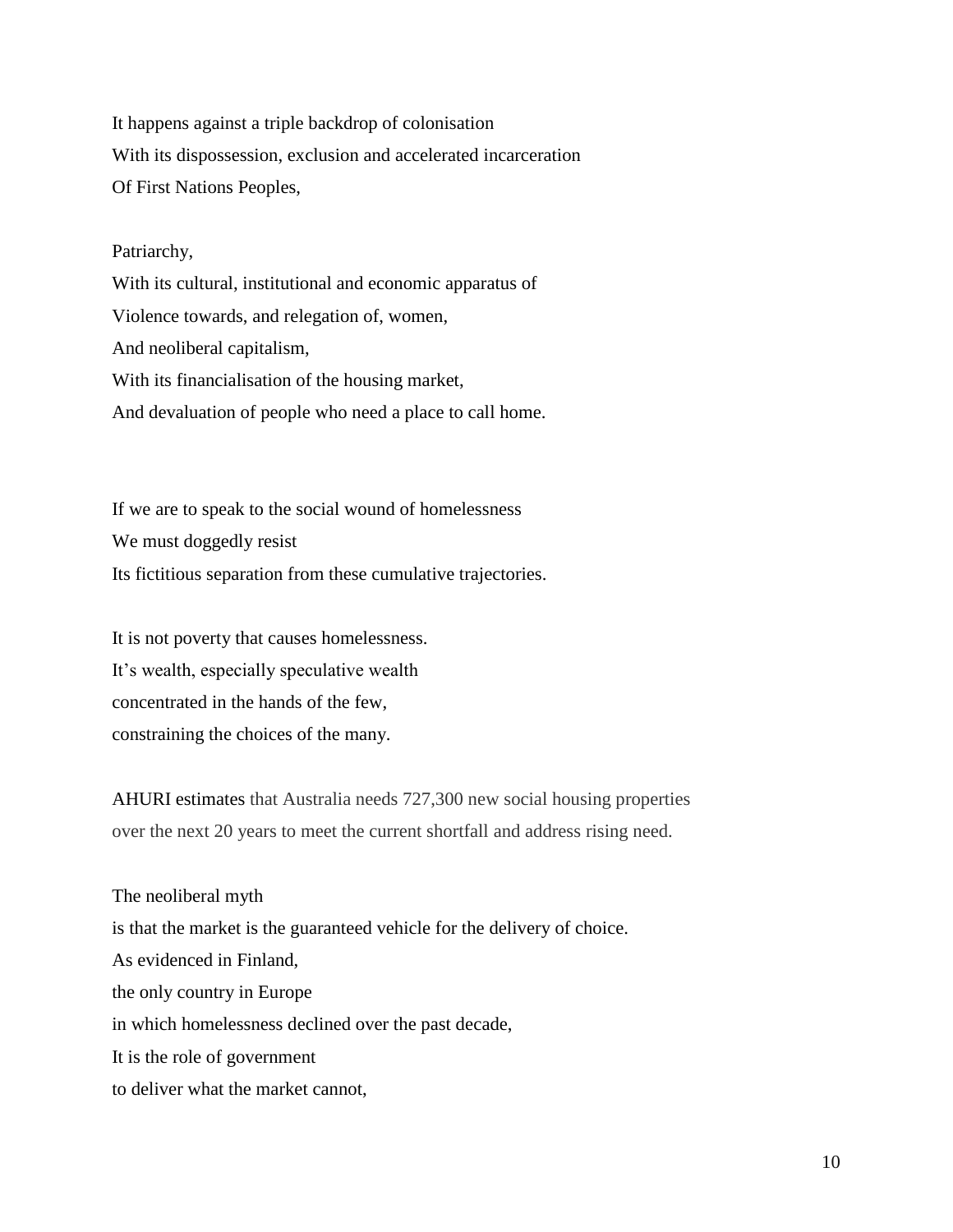namely equitable access to the essentials of life, even within the context of a market-based economy.

Homelessness is not an indicator of bad personal choices leading to the personal tragedy of poverty. Homelessness is an indicator of bad political choices leading to the manufacture of inequality.

Without a place to call home it is nigh impossible to get a job, keep a job, go to school, university or TAFE, or take care of your health.

As the beautiful Irish proverb reminds us: *It is in the shelter of each other that the people live.*  If any of us is without shelter, it is because the rest of us, through our political choices as a society, have failed them.

Thinking critically about the causes of homelessness and inequality is crucial. But acting collectively to build the kind of society where we really are a shelter to each other; this is the key to making a concrete difference. This is not a gesture of charity. It is an act of justice.

I would like to conclude With the beautiful words of Lilla Watson And a group of First Nations activists in Queensland in the 1970s:

*If you have come to help me*